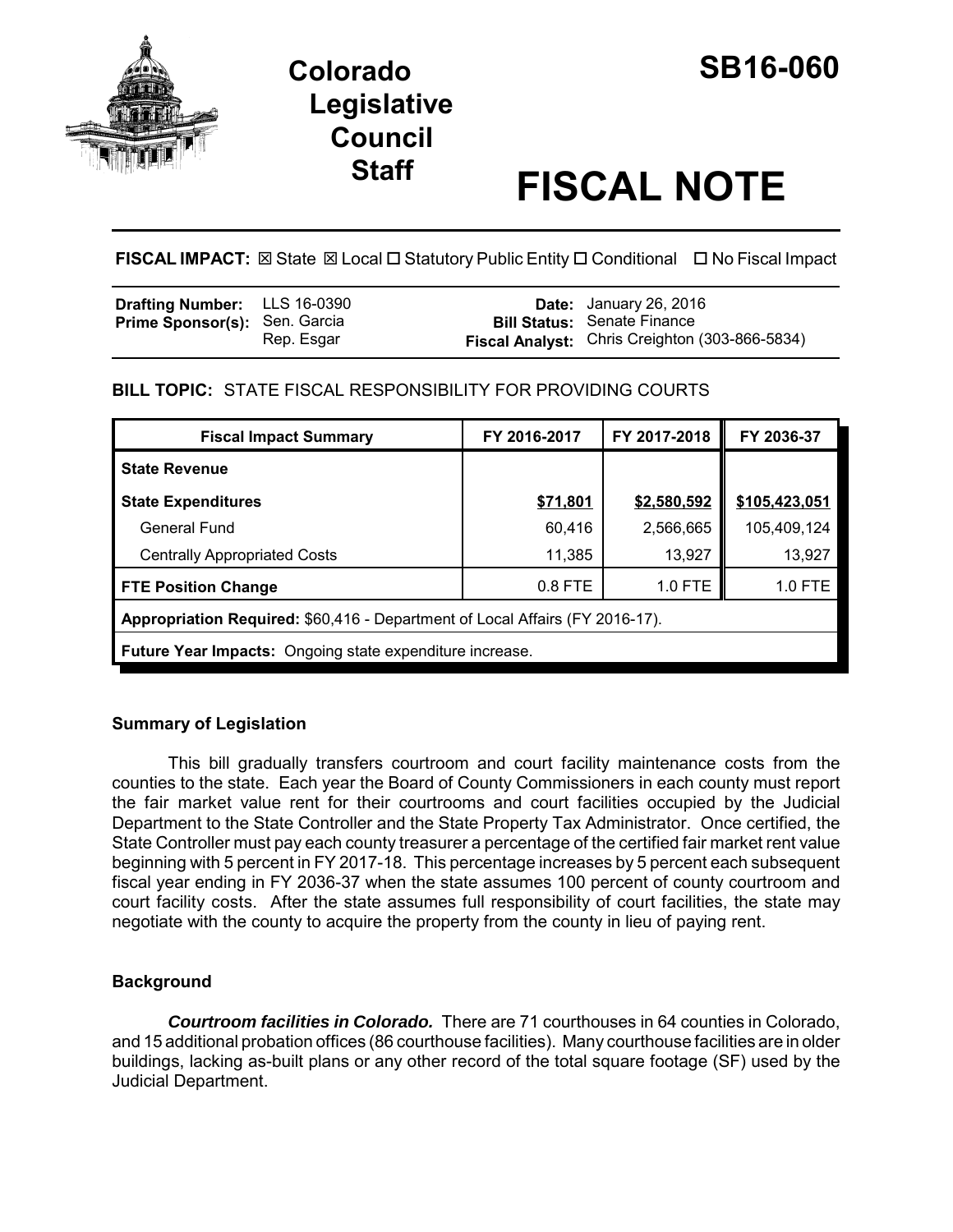January 26, 2016

*Budget responsibility for courthouse facilities.* According to current state law, counties provide and maintain adequate courtroom facilities, while the state Judicial Department provides furnishings and staffing to allow judicial facilities to function. Probation is considered a part of courtroom facilities, and the Division of Probation Services in the Judicial Department does not receive state appropriations for office space.

*Underfunded Courthouse Facilities Grant Program.* The state is currently assisting county governments with costs to repair, renovate, or expand courthouses in the state's judicial districts. House Bill 14-1096 created the Underfunded Courthouse Facilities Grant Program and appropriated \$700,000 to a new cash fund to pay for the program. The Judicial Department received a FY 2015-16 capital development appropriation to continue the program with \$2 million in facilities improvements. For FY 2016-17, a capital development request for \$2.7 million has been submitted.

#### **State Expenditures**

This bill increases state General Fund expenditures by **\$71,801 and 0.8 FTE in FY 2016-17 and \$2,580,592 and 1.0 FTE in FY 2017-18**, with ongoing state expenditure increases through FY 2036-37. Beginning in FY 2016-17, the Department of Local Affairs (DOLA) must hire staff to certify annual commercial property appraisals. This bill also increases workload in Office of the State Controller in the Department of Personnel and Administration (DPA) and the Office of State Court Administration in the Judicial Department, but does not require additional appropriations. State expenditure impacts are summarized in Table 1 and discussed below. Beginning in FY 2017-18, the Office of the State Controller is required to pay each county the state rental subsidy. Table 2 provides a breakdown of the estimated state rental subsidy.

| Table 1. Expenditures Under SB16-060               |            |             |  |  |
|----------------------------------------------------|------------|-------------|--|--|
| <b>Cost Components</b>                             | FY 2016-17 | FY 2017-18  |  |  |
| <b>State Controller (DPA)</b>                      |            |             |  |  |
| State Rent Subsidy Paid to all Counties            | \$0        | \$2,500,000 |  |  |
| <b>Property Taxation DOLA</b>                      |            |             |  |  |
| <b>Personal Services</b>                           | \$54,763   | \$65,715    |  |  |
| <b>FTE</b>                                         | $0.8$ FTE  | 1.0 FTE     |  |  |
| <b>Operating Expenses and Capital Outlay Costs</b> | 5,653      | 950         |  |  |
| Centrally Appropriated Costs*                      | 11,385     | 13,927      |  |  |
| TOTAL                                              | \$71,801   | \$2,580,592 |  |  |

*\* Centrally appropriated costs are not included in the bill's appropriation.*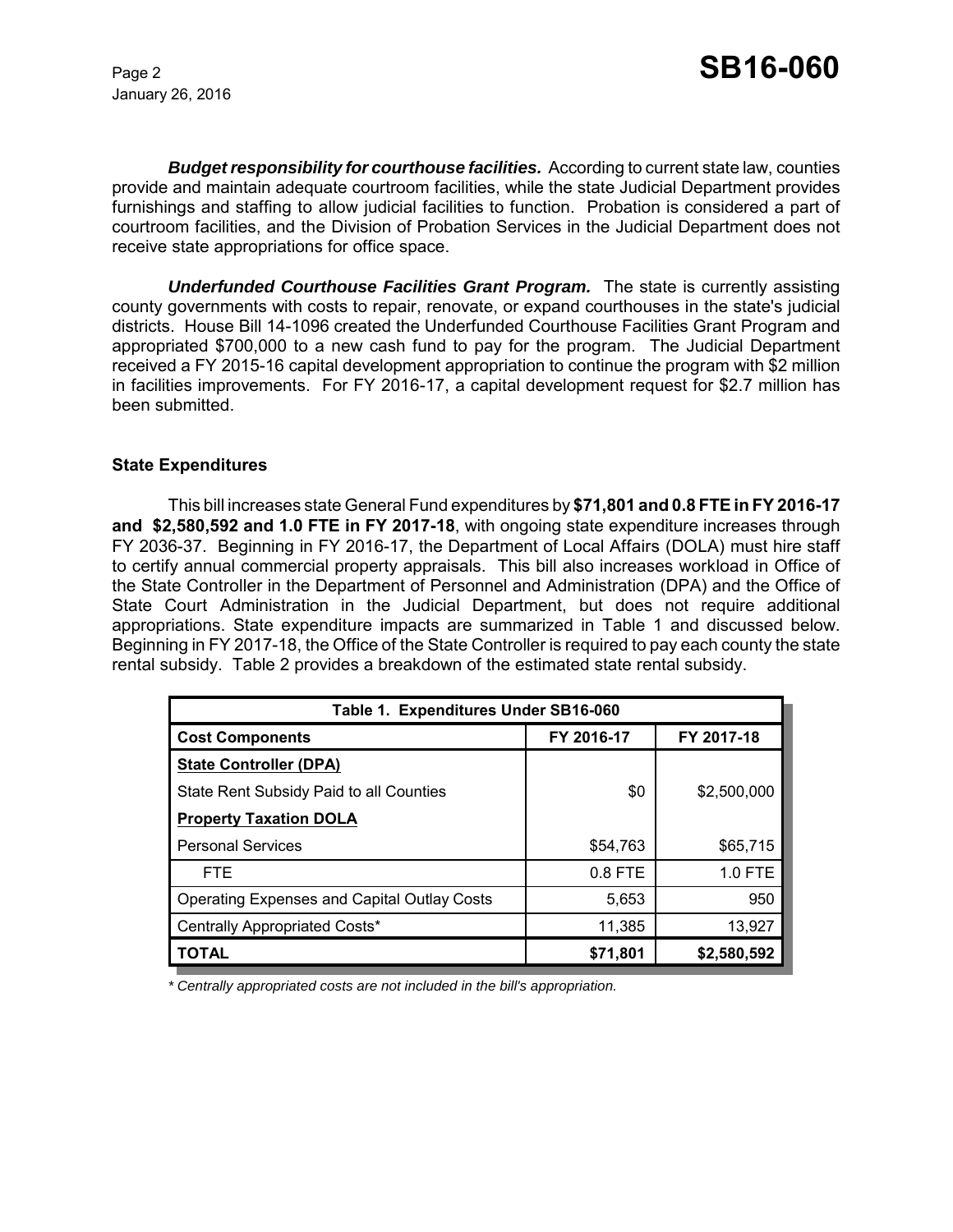|                         | Table 2. Estimated State Rental Subsidy, FY2017-18 to 2036-37 and Thereafter |                                     |                                         |                         |                                              |
|-------------------------|------------------------------------------------------------------------------|-------------------------------------|-----------------------------------------|-------------------------|----------------------------------------------|
| <b>Fiscal</b><br>Year   | <b>Estmated</b><br><b>Gross SF</b>                                           | <b>Assumed</b><br><b>Rent Rate*</b> | <b>Fair Market</b><br><b>Value Rent</b> | <b>State</b><br>Share % | <b>Annual State</b><br><b>Rental Subsidy</b> |
| 2017-18                 | 2,500,000                                                                    | \$20.00                             | \$50,000,000                            | 5%                      | \$2,500,000                                  |
| 2018-19                 | 2,500,000                                                                    | \$20.80                             | \$52,000,000                            | 10%                     | \$5,200,000                                  |
| 2019-20                 | 2,500,000                                                                    | \$21.63                             | \$54,080,000                            | 15%                     | \$8,112,000                                  |
| 2020-21                 | 2,500,000                                                                    | \$22.50                             | \$56,243,200                            | 20%                     | \$11,248,640                                 |
| 2021-22                 | 2,500,000                                                                    | \$23.40                             | \$58,492,928                            | 25%                     | \$14,623,232                                 |
| 2022-23                 | 2,500,000                                                                    | \$24.33                             | \$60,832,645                            | 30%                     | \$18,249,794                                 |
| 2023-24                 | 2,500,000                                                                    | \$25.31                             | \$63,265,951                            | 35%                     | \$22,143,083                                 |
| 2024-25                 | 2,500,000                                                                    | \$26.32                             | \$65,796,589                            | 40%                     | \$26,318,636                                 |
| 2025-26                 | 2,500,000                                                                    | \$27.37                             | \$68,428,453                            | 45%                     | \$30,792,804                                 |
| 2026-27                 | 2,500,000                                                                    | \$28.47                             | \$71,165,591                            | 50%                     | \$35,582,795                                 |
| 2027-28                 | 2,500,000                                                                    | \$29.60                             | \$74,012,214                            | 55%                     | \$40,706,718                                 |
| 2028-29                 | 2,500,000                                                                    | \$30.79                             | \$76,972,703                            | 60%                     | \$46,183,622                                 |
| 2029-30                 | 2,500,000                                                                    | \$32.02                             | \$80,051,611                            | 65%                     | \$52,033,547                                 |
| 2030-31                 | 2,500,000                                                                    | \$33.30                             | \$83,253,675                            | 70%                     | \$58,277,573                                 |
| 2031-32                 | 2,500,000                                                                    | \$34.63                             | \$86,583,822                            | 75%                     | \$64,937,867                                 |
| 2032-33                 | 2,500,000                                                                    | \$36.02                             | \$90,047,175                            | 80%                     | \$72,037,740                                 |
| 2033-34                 | 2,500,000                                                                    | \$37.46                             | \$93,649,062                            | 85%                     | \$79,601,703                                 |
| 2034-35                 | 2,500,000                                                                    | \$38.96                             | \$97,395,025                            | 90%                     | \$87,655,522                                 |
| 2035-36                 | 2,500,000                                                                    | \$40.52                             | \$101,290,826                           | 95%                     | \$96,226,284                                 |
| 2036-37 &<br>thereafter | 2,500,000                                                                    | \$42.14                             | \$105,342,459                           | 100%                    | \$105,342,459                                |

 *\* Rental rate is subject to 4 percent annual growth adjustment to maintain fair market value.* 

*Data and assumptions.* This analysis is based on the following data and assumptions:

- The extent of courthouse facilities covered by the bill includes all county building space occupied by the Judicial Department. This includes the courts of each judicial district, including clerks and administration, as well as the probation offices associated with each judicial district.
- The total square footage of courthouse facilities in all judicial districts is estimated to be 2.5 million square feet.
- On a statewide basis, the average fair market value rental rate is \$20 per square foot annually, increased annually by 4 percent to account for annual growth.
- The bill transfers responsibility for rent costs exclusive of personnel for security and other courthouse operating expenditures so long as the building remains county property. The responsibility for maintenance will reside with the government holding title to the property; therefore these costs will remain an exclusively local government expenditure through at least FY 2036-37.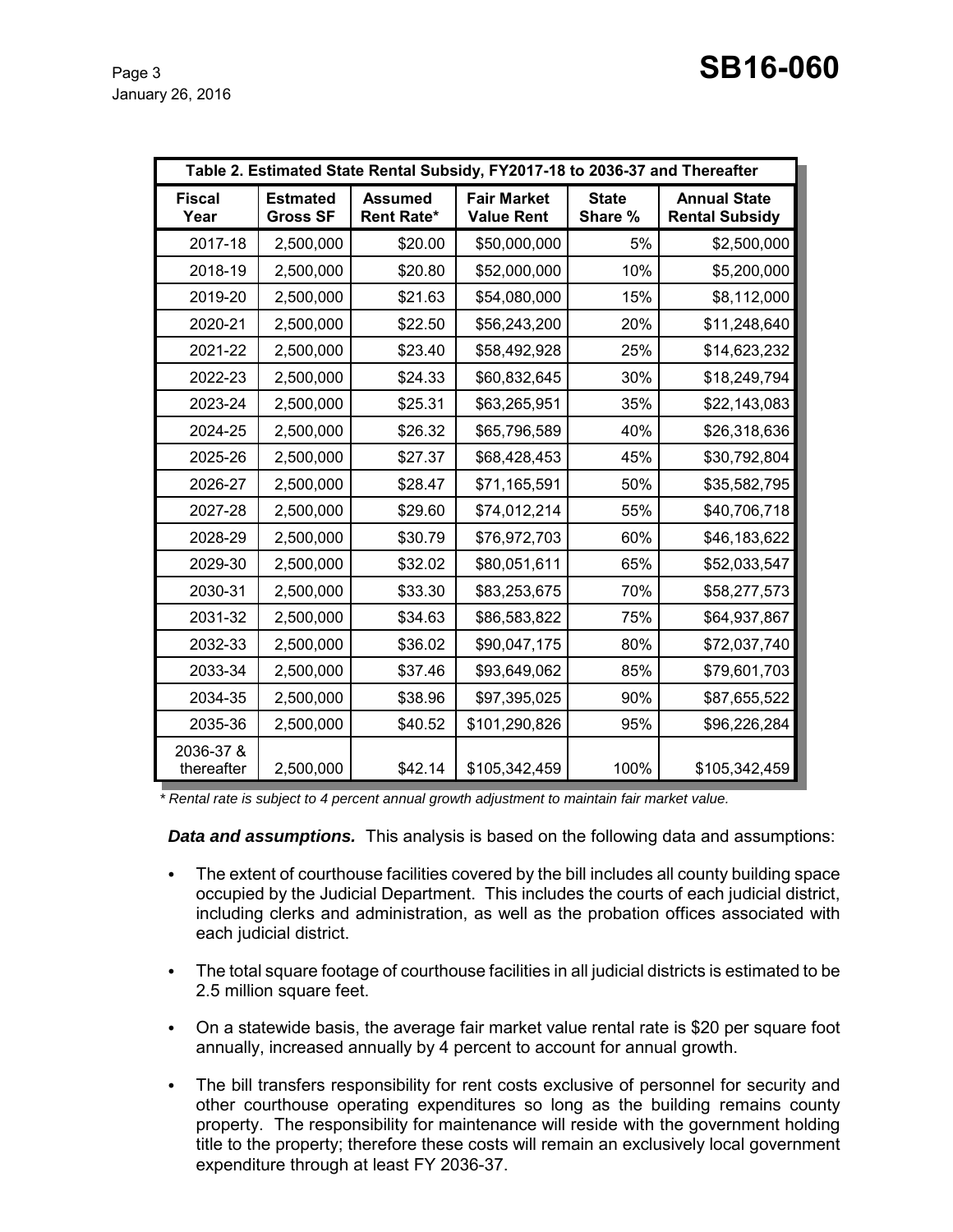• The amounts estimated in this fiscal note are not based on the detailed county facility fair market rates. These rates will be determined by the bills annual reporting and certification process.

*Department of Personnel and Administration — State Controller.* The State Controller's office will release payments from the General Fund to all 64 county governments starting in FY 2017-18. These funds are expected to be lump sum payments for the annual fair market value rent of each county courthouse facility. Refer to Table 2 on page 3 for a summary of the estimated annual rent subsidy for future fiscal years.

The bill creates a minimal workload for the State Controller to make scheduled disbursements. The workload of the DPA is also increased to facilitate interagency agreements and state procurement, as needed. No new appropriations are required for the DPA to implement the bill.

**Department of Local Affairs — Property Tax Administrator.** The Division of Property Taxation in DOLA, requires an increase in General Fund state expenditures of \$71,801 and 0.8 FTE in FY 2016-17 and by \$80,592 and 1.0 FTE in FY 2017-18 to fund this position. Personnel costs in FY 2016-17 are prorated to reflect the paydate shift and effective date of this bill.

 The State Controller will not release state funds to a county without a certified fair market value rent calculation from the Property Tax Administrator (PTA). However, fair market value rent is not an established measure in current real estate or appraisal practice. To adequately regulate the state rental subsidy disbursed to counties, the PTA will be required to develop expertise and enforce reasonable guidelines in the calculation of rents. The PTA will also be required to audit reported amounts and independently calculate the allowable rent. This workload requires an additional 1.0 FTE to hire an experienced Tax Specialist to coordinate the courthouse certification program and manage reallocation of workload in the Division of Property Taxation based on the annual cycle of county reports.

*Judicial Department.* This bill affects Court Facilities and Planning in the Office of the State Court Administrator. The Judicial Department must analyze its long-term budget and capital structure to determine the feasibility of acquiring county courthouse facilities when fully state funded as of FY 2036-37. The Judicial Department will coordinate its budget for Underfunded Courthouse Facilities with any purchase plan. Additionally, as the department assumes the responsibility for statewide courthouse facilities, the department will need to conduct long-term courthouse facility assessments to ensure adequate judicial facilities are in place to handle future judicial caseloads. No new appropriations are required for the Judicial Department.

*Centrally appropriated costs.* Pursuant to a Joint Budget Committee policy, certain costs associated with this bill are addressed through the annual budget process and centrally appropriated in the Long Bill or supplemental appropriations bills, rather than in this bill. The centrally appropriated costs subject to this policy are estimated in the fiscal note for informational purposes and summarized in Table 3.